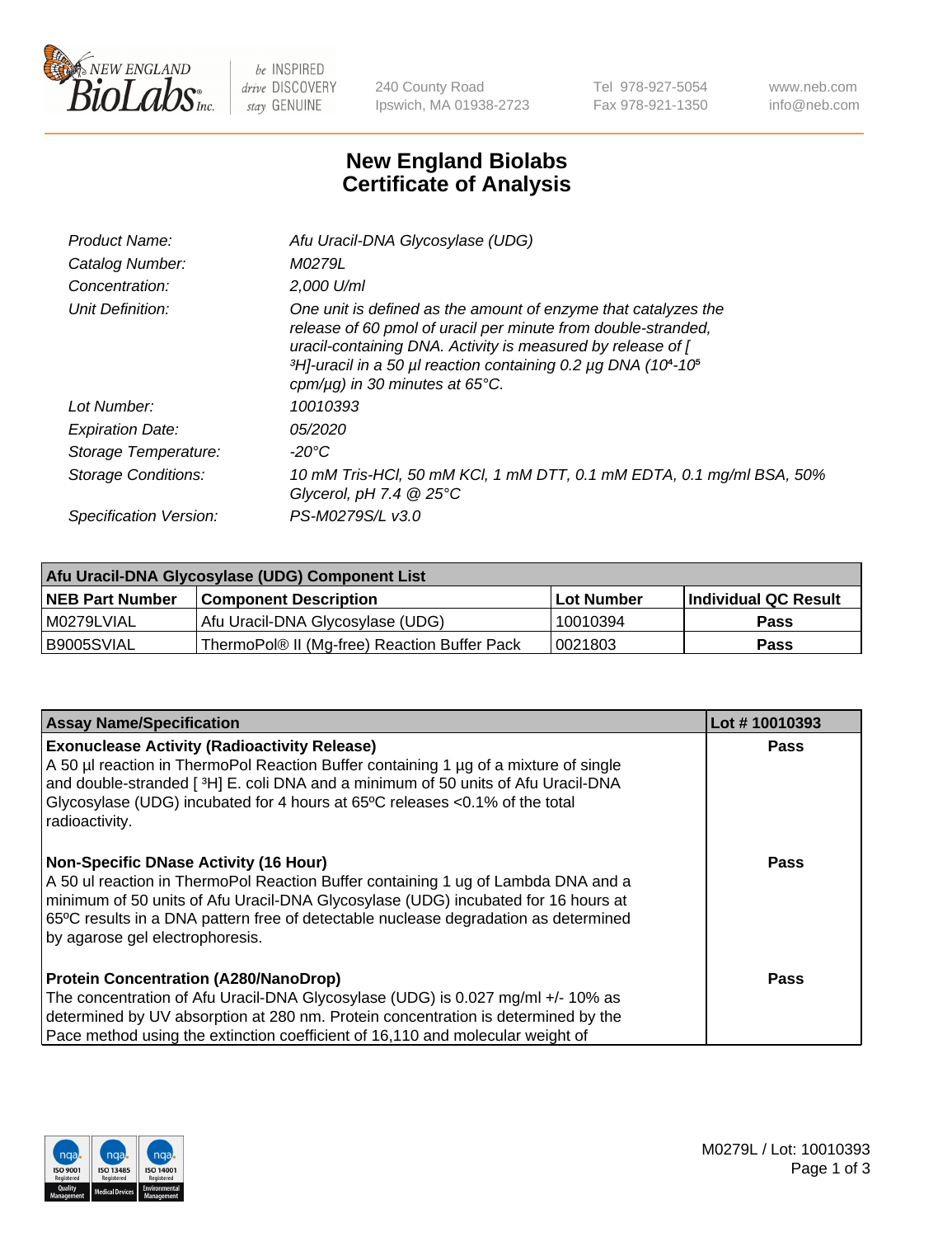

be INSPIRED drive DISCOVERY stay GENUINE

240 County Road Ipswich, MA 01938-2723 Tel 978-927-5054 Fax 978-921-1350

www.neb.com info@neb.com

| <b>Assay Name/Specification</b>                                                                                                                                                                                                                                                                                                                                                                 | Lot #10010393 |
|-------------------------------------------------------------------------------------------------------------------------------------------------------------------------------------------------------------------------------------------------------------------------------------------------------------------------------------------------------------------------------------------------|---------------|
| 22,720 daltons for Afu Uracil-DNA Glycosylase (UDG) (Pace, C.N. et al. (1995)<br>Protein Sci., 4, 2411-2423).                                                                                                                                                                                                                                                                                   |               |
| <b>Protein Purity Assay (SDS-PAGE)</b><br>Afu Uracil-DNA Glycosylase (UDG) is ≥ 95% pure as determined by SDS-PAGE analysis<br>using Coomassie Blue detection.                                                                                                                                                                                                                                  | <b>Pass</b>   |
| <b>RNase Activity (Extended Digestion)</b><br>A 10 µl reaction in NEBuffer 4 containing 40 ng of a 300 base single stranded RNA<br>and a minimum of 2 units of Afu Uracil-DNA Glycosylase (UDG) is incubated at 37°C.<br>After incubation for 16 hours, >90% of the substrate RNA remains intact as<br>determined by gel electrophoresis using polyacrylamide gel electrophoresis<br>detection. | <b>Pass</b>   |
| <b>Single Stranded DNase Activity (FAM-Labeled Oligo)</b><br>A 50 µl reaction in CutSmart™ Buffer containing a 20 nM solution of a fluorescent<br>internal labeled oligonucleotide and a minimum of 10 units of Afu Uracil-DNA<br>Glycosylase (UDG) incubated for 16 hours at 37°C yields <5% degradation as<br>determined by capillary electrophoresis.                                        | Pass          |
| <b>Endonuclease Activity (Nicking)</b><br>A 50 ul reaction in ThermoPol Reaction Buffer containing 1 ug of supercoiled PhiX174<br>DNA and a minimum of 4 units of Afu Uracil-DNA Glycosylase (UDG) incubated for 4<br>hours at 65°C results in <20% conversion to the nicked form as determined by agarose<br>gel electrophoresis.                                                              | <b>Pass</b>   |
| <b>DNase Activity (Labeled Oligo, 3' extension)</b><br>A 50 µl reaction in CutSmart™ Buffer containing a 20 nM solution of a fluorescent<br>labeled double-stranded oligonucleotide containing a 3' extension and a minimum of<br>10 units of Afu Uracil-DNA Glycosylase (UDG) incubated for 16 hours at 37°C yields<br><5% degradation as determined by capillary electrophoresis.             | <b>Pass</b>   |
| <b>DNase Activity (Labeled Oligo, 5' extension)</b><br>A 50 µl reaction in CutSmart™ Buffer containing a 20 nM solution of a fluorescent<br>labeled double-stranded oligonucleotide containing a 5' extension and a minimum of<br>10 units of Afu Uracil-DNA Glycosylase (UDG) incubated for 16 hours at 37°C yields<br><5% degradation as determined by capillary electrophoresis.             | Pass          |
| Double Stranded DNase Activity (Labeled Oligo)<br>A 50 µl reaction in CutSmart™ Buffer containing a 20 nM solution of a fluorescent<br>labeled double-stranded oligonucleotide containing a blunt end and a minimum of 10<br>units of Afu Uracil-DNA Glycosylase (UDG) incubated for 16 hours at 37°C yields <5%<br>degradation as determined by capillary electrophoresis.                     | <b>Pass</b>   |